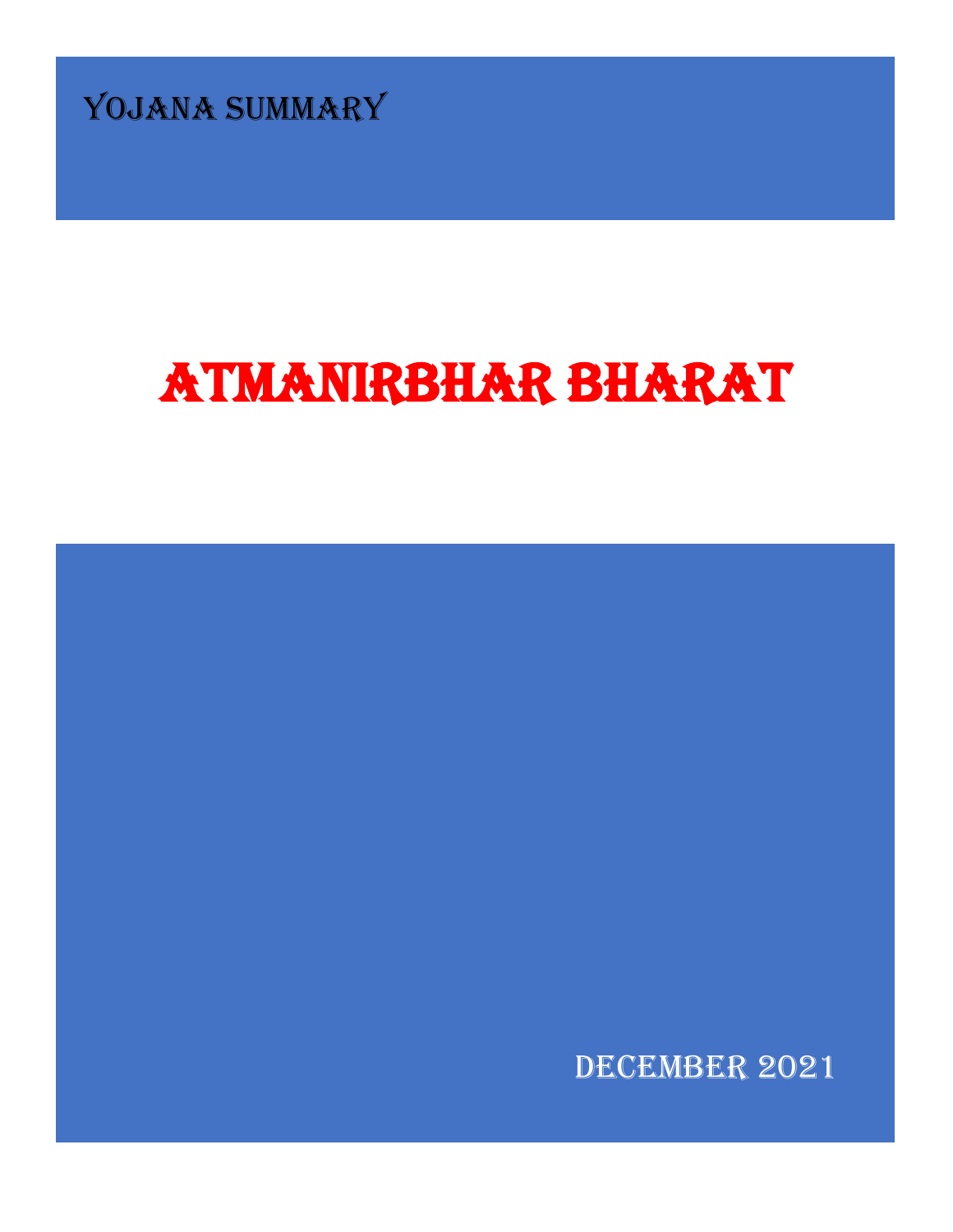# $\blacksquare$  VAJIRAM & RAVI  $\blacksquare$ **GI-TAGGING OF RURAL PRODUCTS**

- When an American company was given a patent of Basmati rice, India had to resort to an expensive procedure of challenging the patent in the US court of law.
- This necessitated India to enact the **Geographical Indications of Goods (Registration and Protection) Act, 1999** in 2003 to give protection for GI through sui generis legislation.
- To facilitate this process, the **Geographical Indications Registry** of India was set up in Chennai.

### **GI And Its Legal Backing**

- **Article 22** of the **Trade-Related Aspects of Intellectual Property Rights** (TRIPS) Agreemen defines GIs as 'indications which identify a good as originating in the territory of a member, or a region or locality in that territory, where a given quality, reputation or other characteristics of the good is essentially attributable to its geographical origin'. This mandates member countries to provide for the protection of all GIs.
- GIs are also covered **as an element of Intellectual Property Rights (IPRs)** under Articles 1(2) and 10 of the **Paris Convention** for the Protection of Industrial Property.

### **GI Is Different From Other Types Of IPR**

- GI is different from the other type of Intellectual Property called 'trademarks'.
- Trademark is a **sign assigned to an enterprise** that gets the exclusive right to use it to distinguish its goods and services from those of others.
- However, GI is not a property right given to an individual to use it, rather it is attributed to **goods or services specific to a region**.

### **Statistics**

- Globally, an estimated 55,800 protected GIs were in existence in 2019, with **maximum GIs in force in Germany** (14,289) followed by China (7,834), and Hungary (6,494).
- USA and India had just 529 and 361, respectively.
- **Darjeeling tea was the first Indian product** that was awarded the GI tag in 2004.
- Till now, 370 products have been registered as GIs by the GI Registry of India which comprise handicraft (214), agricultural (112), foodstuff (16), foreign foodstuff, and manufactured (14), Indian manufactured (12), and natural goods (2).
- **Karnataka has the highest number** of GI tags with 47 products followed by Tamil Nadu (39).

### **Steps Taken By The Govt**

- In order to realize economic benefits, need was felt to have a dedicated institutional structure baked by sound enforcement mechanism.
- For this purpose, India has started taking initiatives for setting up **traceability systems**.
	- $\checkmark$  E.g., GrapeNet, an initiative by the Agriculture and Processed Food Products Export Development Authority (APEDA), Ministry of Commerce
	- $\checkmark$  Other traceability initiatives by APEDA include HortiNet, Peanut.Net, Basmati. Net etc.

### **Other Initiatives Taken To Promote GI Products**

• While launching the **new logo for the GI products**, a **new tagline for promotion** *'Invaluable Treasure of Incredible India'* has been selected.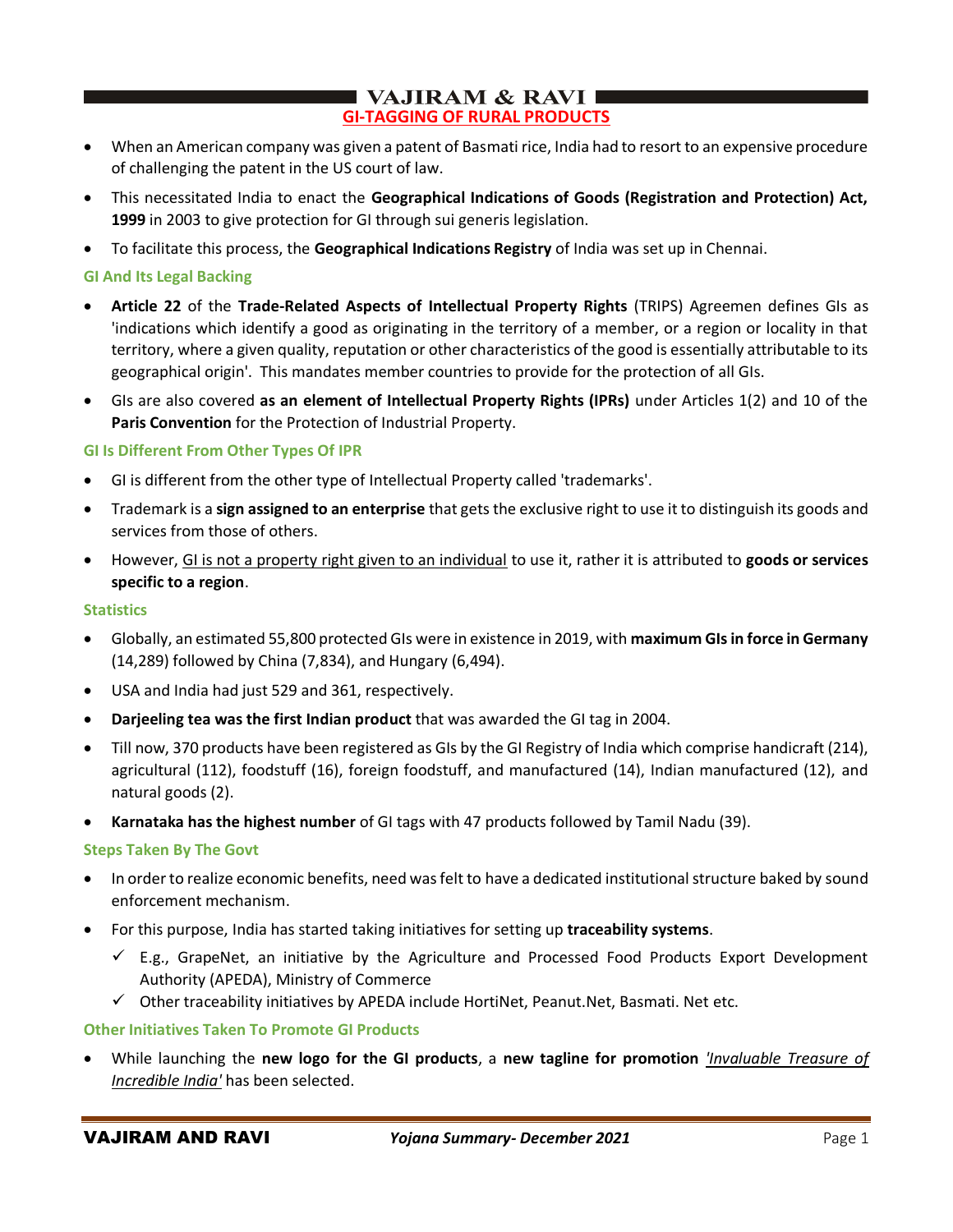# $\blacksquare$  VAJIRAM & RAVI I

- India's very first Geographical Indications (GI), Store of Cashew Export Promotion Council of India (CEPCI) was launched in 2019, at the departure terminal of Goa.
- **India's Foreign Trade Policy** (FTP) 2021-2026, which targets to achieve the exports value to USD 1.0 trillion by 2025, has recognised GI-tagged Agri commodities as one of the growth drivers in the draft export policy.
- Two major initiatives proposed under the new FTP include
- (a) **Promoting 'District Export Hubs'** in each district and setting up district export promotion panels and preparing distinct export action plans to target small businesses and farmers, and
- (b) '**Correcting imbalances'** in India's international trade processes by creating efficient, cost-effective, and adequate logistical and utility infrastructure.
- Starting of **India's first exclusive and largest online store of GI-tagged products** is also an important step.

# **Few Suggestions**

- Need to prepare a strategy to raise awareness about various GI products
- One District One Product has been adopted to increase value addition, marketing and exports. Under this, implementing agencies should try to give due importance to crops having GI tags.
- The govt needs to make efforts for creating required infrastructures such as customs clearance facilities, laboratory etc.
- India needs to start negotiations with other countries very proactively, to make their markets available for GItagged products.
- It is observed that except for Basmati rice, Nashik grapes, and Darjeeling tea, the value chains for most of the other GI-tagged commodities are either not developed or at a very nascent stage. Efforts are needed on this front also.
- Setting up an incubation centre for helping users/farmers/entrepreneurs for obtaining GI and traceability solutions of their produce may help GI products to grow.

# **CAPACITY BUILDING OF PSUS**

### **Data Related to PSUs**

- There are 256 operational Central Public Sector Undertakings (CPSUs) in the country.
- Out of these CPSUs: 10 are Maharatna companies, 14 are Navaratnas, and 72 are Miniratnas.
- The net profit of these organisations was 93,294 crore rupees in 2019-2020.

**Learning from the National Programme for Civil Services Capacity Building (NPCSCB)**

- Recently, the Cabinet has approved the NPCSCB by setting up an **Integrated Government Online Training (iGOT) portal**.
- It essentially aims at the development of an integrated training infrastructure across services.
- One of its core guiding principles is to "create an ecosystem of shared training infrastructure including that of learning materials, institutions and personnel.
- A similar integrated approach can be adopted for PSUs to create a common pool of resources.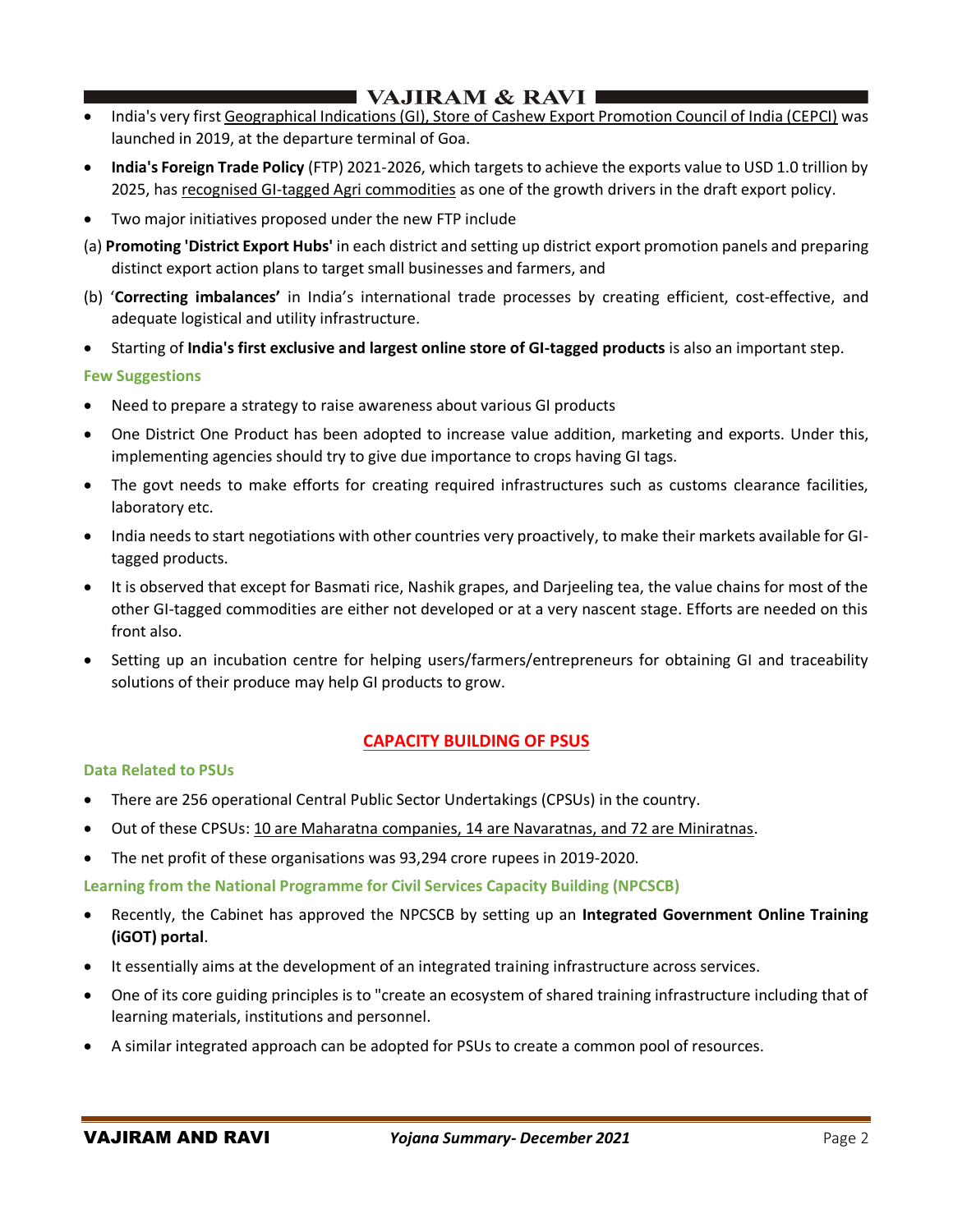# $\blacksquare$  VAJIRAM & RAVI $\blacksquare$ **FARM TO FORK**

- About **55% of the total workforce** of the India is still engaged in agriculture and allied sector activities, contributing about **18% to the country's GVA** for the year 2019-20.
- Despite the pandemic-led contraction in other sectors, the agriculture and allied sectors have **shown a robust growth rate of 3.4%** at constant prices during the year 2020-21.
- The **Gross Capital Formation** (GCF) in agriculture and allied sectors relative to GVA in this sector has been showing a fluctuating trend between the years 2013-2017.
- o However, it has been consistently rising from the year 2017-18 to 2079-20.

### **Farm to Fork Value Chain**

- It includes various components like production, Post-Harvest Infrastructure (PHI), processing and value addition, distribution, marketing, and consumption.
- About **85% of the farmers** in India **are small and marginal** farmers who hold less than two hectares of land and their exposure to education is minimal to zero.
- They are often ignorant of the type of interventions that are required to increase their income.

### **Production Phase**

- India's performance in terms of productivity is low compared to other countries due to subsistence farming.
- The **recommendations from NITI Aayog to improve farm productivity** are classified into six broader aspects – Quality Inputs, Technology, Land Fragmentation, Irrigation & Electricity, Farm Credit and Crop Insurance.

### **Various Initiatives Targeting Production Phase**

- Initiatives like Soil Health Management under National Mission for Sustainable Agriculture, Mission for Integrated Development of Horticulture, National Mission on Oil Seeds and Oil Palm, Pradhan Mantri Krishi Sinchayee Yojana (PMKSY) etc. have been taken.
- An **increase in the agricultural credit** flow has been **raised to Rs 15 Lakh crores**, ensuring convenient access to loans at concessional rates.
- Farmers are getting information on seeds, soil, fertilisers, weather reports etc. through the **Kisan Suvidha Portal**. The use of **high-quality certified seeds**together with **neem-coated urea** and **bio-stimulants** has shown a phenomenal increase in the yield per hectare.

#### **Impact evaluation of Micro-irrigation**

A study conducted in 2018 shows that farmers were able to save the irrigation cost between 20-30% and reduction in fertilisers ranging from 7-21 % varying across the States and soil conditions.

The overall **income enhancement** of farmers of 14 States surveyed is in the **range of 20-50%.**

Note - There is 35-40% of overuse in surface irrigation systems, and 65% in case of groundwater use.

- **Organic Farming** The govt launched **Paramparagat Krishi Vikas Yojana** in 2015-16 to promote organic farming. Post-harvest management support including processing, packing, marketing is made an integral part of this scheme to encourage organic farmers.
- Small and marginal farmers from various States have reported an increase in the yield by 25% in organic horticulture farming.
- They have reported profits and higher returns between 200- 500% from organic cultivation varying between regions and crops.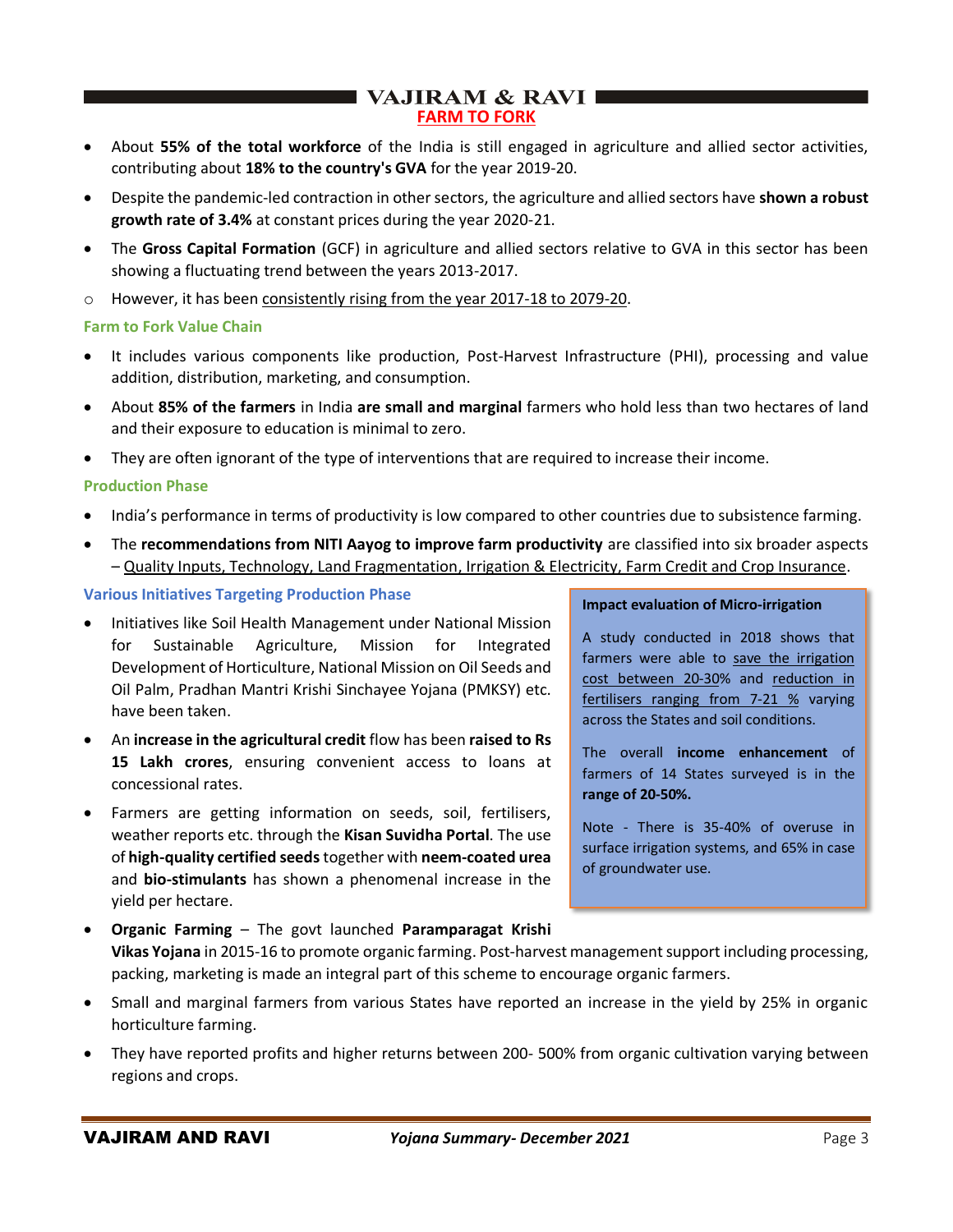# ■ VAJIRAM & RAVI I

- However, during the initial phase, the organic business has had to **face challenges** in terms of high production costs such as land preparation costs, preparing manures and organic fertilisers, high labour costs, marketing costs, and low demand from the consumers.
- As the new generation becomes more aware of the benefits of organic products spurring the demand, the markets respond by encouraging farmers to take up organic farming like the way **Sikkim became a 100% organic State**.

## **Post-harvest Phase**

## **Data Related To Post-harvest Phase**

- According to the economic survey 2018-19, **India's global position in post-harvest losses is at 70** of 125 nations.
- As per the estimates, the **total food loss** in agricultural products ranges between 4-10% for cereals, pulses, and oilseeds whereas 5-16% for fruits and vegetables.
- As per the latest estimates by the **Dalwai Committee report**, India loses approximately Rs 92650 crores due to rejection at the farm gate and delays in the distribution process.

# **Various Initiatives To Focusing Post-harvest Phase**

- Under the umbrella scheme **Pradhan Mantri Kisan SAMPADA Yojana**, the Government is implementing various schemes which include: Mega Food Parks, Integrated Cold Chain, and Value Addition Infrastructure, Infrastructure for Agro-processing Clusters, and Creation of Backward and Forward Linkages.
- The Government has launched **Production Linked Incentive** (PLI) Scheme in 13 key sectors, including the food processing sector.

# **Potential of Food Processing sector**

It is one of the largest industries in India and ranks fifth in terms of production, consumption, and exports.

However, the processing of perishable products in India is just below 10%.

- To facilitate infrastructure projects at farm-gate and for financially viable post-harvest management, a fund of 1 lakh crores has been set up through **Agri Infrastructure Fund**.
- The govt is promoting scientific storage facilities in rural areas through the scheme of "**Agricultural Marketing Infrastructure** (AMI)", which is a sub-scheme of **Integrated Scheme for Agricultural Marketing** (ISAM) and **Gramin Bhandaran Yojana** (GBY).

# **Post-Harvest Losses (PHL)**

- PHL in India arise due to lack of infrastructure, limited technical know-how on good agricultural practices, asymmetrical market knowledge, and inadequate market access.
- Fragmented land holdings and the inefficient post-harvest value chain (includes 4 phases Harvesting and primary processing, Storage and crop protection, processing, and market linkages) also cause losses to stack up progressively throughout the value chain.

 Post-harvest value chain inefficiencies are in the form of weak access to markets, low investment in agriculture, low productivity, and low income.

# **Conclusion**

- Doubling of farmer's income needs intervention at every node of the value chain. Right from increasing the Total Factor Productivity and increasing the cropping intensity to diversification towards high-value crops and improving the terms of trade for the farmers are a must to cumulatively achieve the desired goal.
- A bulk of income growth can be achieved by better price realisation and efficient post-harvest management.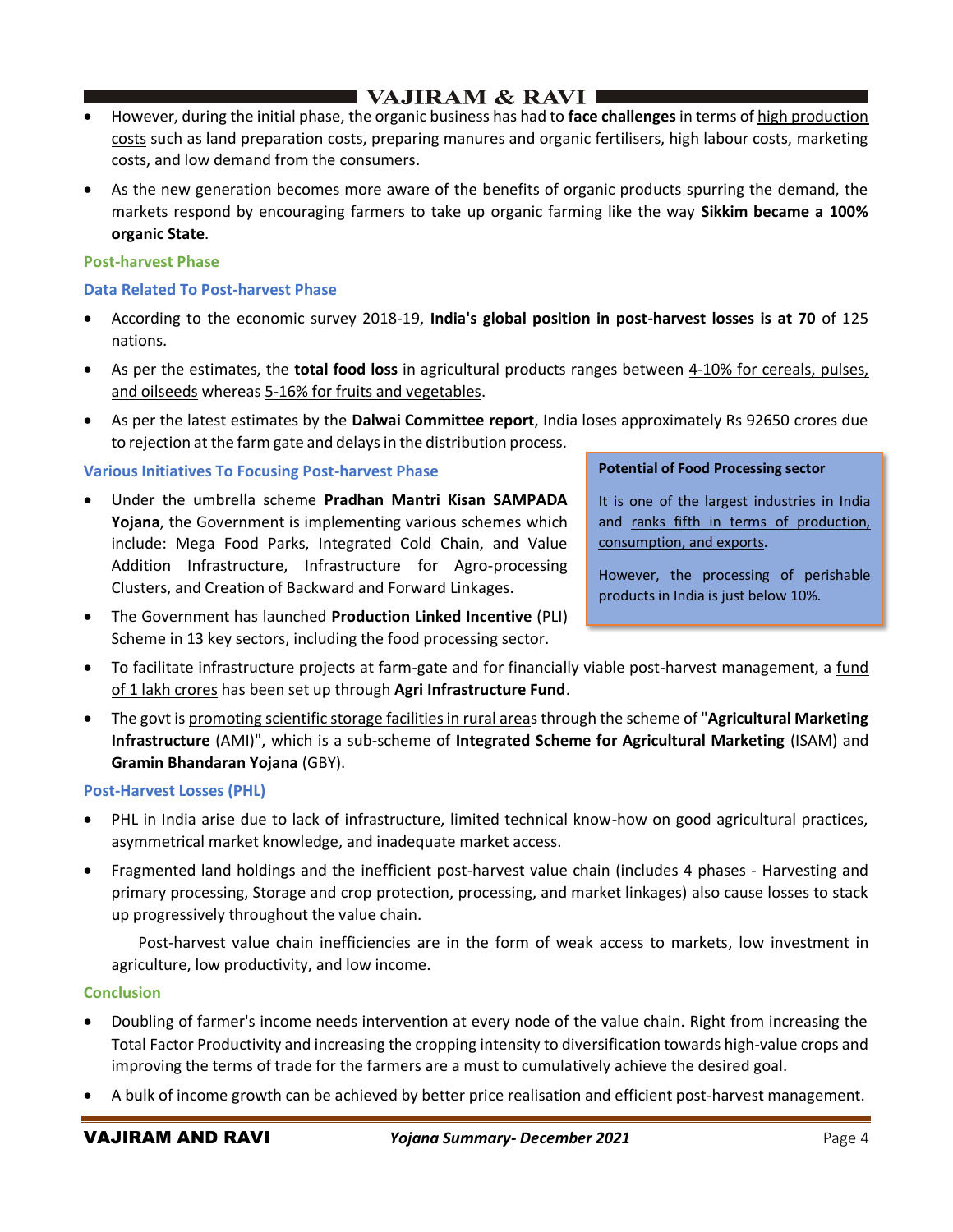# I VAJIRAM & RAVI I

- Minimising the post-harvest losses through value addition products and an efficient value chain can prevent distress sale of the produce benefitting the fanners with **returns ranging from 1.4-2.5 times**.
- Access to distant and emerging markets through effective marketing and supply chain initiatives like e-NAM, contract fanning can aid the fanners **in generating 2 to 3 times returns with higher bargaining power and minimise the price volatility**.

# **Agri Export**

- India registered a significant surge in export of agricultural and processed food products in April-October period of current Financial Year, 2021-22.
- The overall export of APEDA products witnessed **14.7 percent growth** during April-October 2021 over the same period of the previous year.
- o The overall export of APEDA products increased from USD 10,157 million in April-October 2020 to USD 11,651 million in April-October 2021.
- $\circ$  This rise in exports has been achieved notwithstanding Covid-19 restrictions.

### **Various initiatives by** APEDA (**functions under the Ministry of Commerce**)

- It organised **virtual Buyer Seller Meets** on agricultural and food products with UAE and on GI products, including handicrafts with USA.
- For seamless quality certification of products to be exported, APEDA has recognised 220 labs across India to provide services of testing to a wide range of products and exporters.
- APEDA also provides assistance under the financial assistance schemes of infrastructure development, quality improvement and market development for boosting the export
- Another key initiative includes **development and implementation of traceability systems** which ensure the food safety and quality compliances of the importing countries.

# **HAR GHAR JAL**

### **Jal Jeevan Mission (JJM)**

- Announced in 2019, Jal Jeevan Mission (JIM) aims to make provision of tap water supply to every rural household of the country.
- It is envisaged that by 2024, **each household will have a potable tap-water supply** in adequate quantity (55 lpcd) of prescribed quality on a regular and long-term basis.

### **Collective Ownership and Action**

- JIM is a decentralised, demand-driven, and community-managed water supply programme.
- Gram Panchayat (GP) or its sub-committees Village Water and Sanitation Committee (VWSCs)/Pani Samiti play a key role in planning, implementation, management, operation, and regular maintenance of in-village water supply system.
- Local village communities are contributing towards in-village water infrastructure and have a sense of ownership and pride.
- Hence, role of Gram Sabha is vital in universal access of water, its conservation and sustainable use in making villages atmanirbhar or self-reliant for their water needs.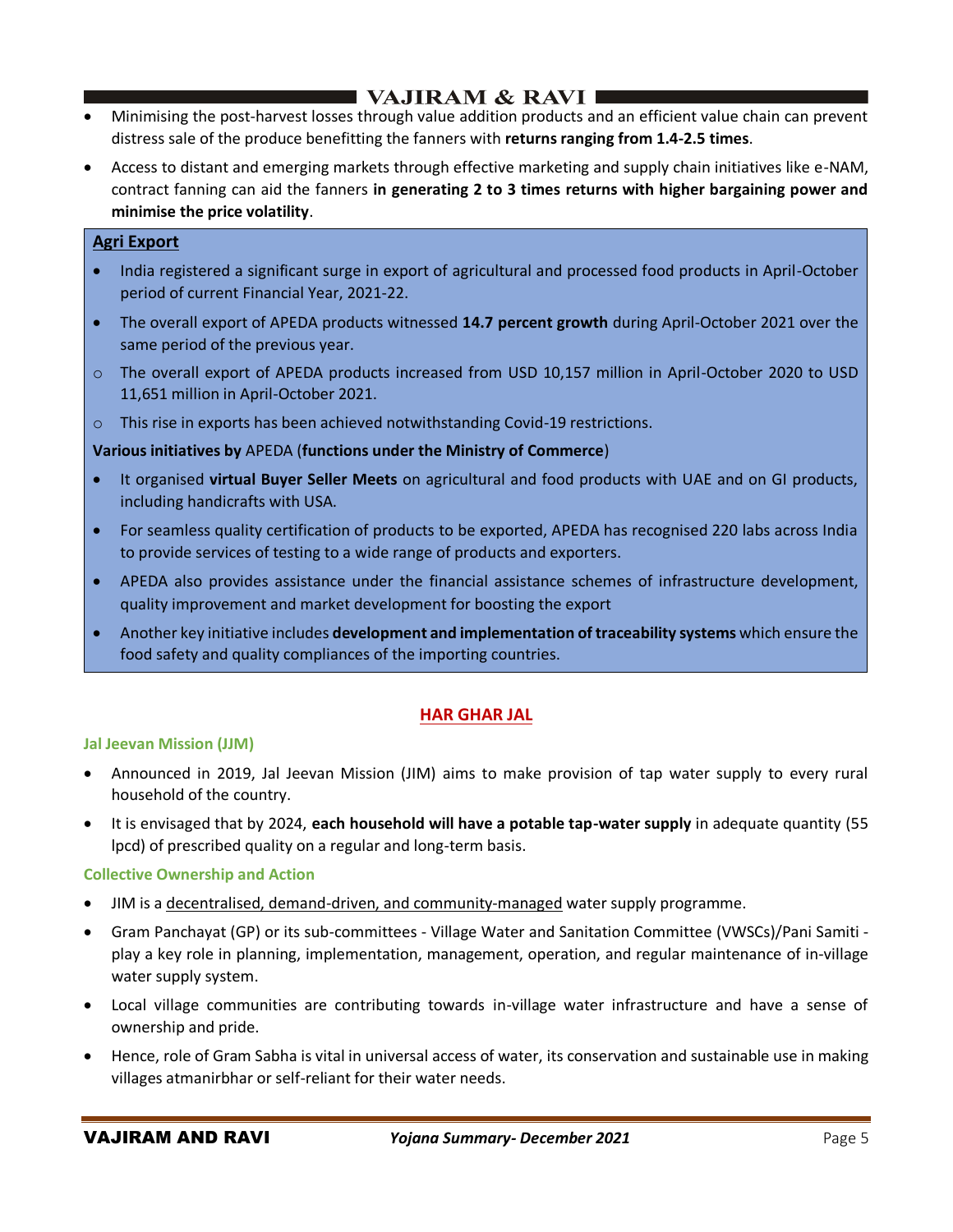# $\blacksquare$  VAJIRAM & RAVI $\blacksquare$

### **Achievements of JJM**

- At the announcement of the JJM in 2019, only 3.23 crore (17.7%) households had tap water connections.
- Since then, 5.22 crore more rural households have been provided with tap water connections.
- In the last 26 months, despite the Covid-19 pandemic and lockdowns, tap water connections have been provided to 1.17 crore (38.5%) more households.
- Only 24 lakh (7.2%) households in Aspirational districts were having tap water connections before JJM, whereas more than 1.22 crore (36.9%) households are getting tap water supply now.

### **Boosting Rural Economy**

- VWSC prepares a 5-year Village Action Plan for water and sanitation, ensuring long-term source sustainability, greywater management, and water conservation works.
- These Village Action Plans are co-terminus with 15th Financial Commission period. It has provided for 60% of its total grant to local rural bodies as a tied grant for water and sanitation alone.
- Thus, an assured Rs. 1.42 lakh crore tied grant is available from 2021-22 to 2025-26 works related to water and sanitation in rural areas.
- Further, there is a provision that the VAPs to be implemented by dovetailing resources, viz MGNREGS, Swachh Bharat Mission-Gramin, CSR funds etc.
- Jal Jeevan Mission is working towards making each village, a **Water, Sanitation, and Hygiene (WASH)** enlightened village.
- In every village, a **cadre of 25-30 people to manage its water utility** is being prepared. The mission has started a capacity building and skill development programme for such persons. This is **generating a vast pool of skilled people** to operate village water utilities.
- Such investment in rural areas of the country is accelerating economic activities and also boosting the rural economy by generating employment opportunities in villages.

### **Women Empowerment & JJM**

- One of the benefits of JJM is that the rural women, who suffer the drudgery of having to travel long distances to bring water home will be saved from this ordeal.
- Also, the scheme has mandated that a minimum of 50% of the VWSC members would be women.
- Women are also given a **role of custodian of water quality** in their villages. So far, more than 7.39 lakh women have been trained in water quality testing by using Field Test Kits (FTKs).
- Under the Mission, each village will have a cadre of 5 trained women formed to monitor the tap water quality provided in homes.

### **Children's Health and Well-being**

- A campaign was launched on 2 October 2020 to ensure that **tap water reaches every learning centre** which includes schools, Anganwadi centres etc.
- Today, 8.15 lakh (79.2%) schools and 8.15 lakh (73%) Anganwadi centres provide tap-water supply.

### **Conclusion**

• JJM is about the capacity building of the community in achieving water security. In this context, it **is an ideal model for Atmanirbhar Bharat**.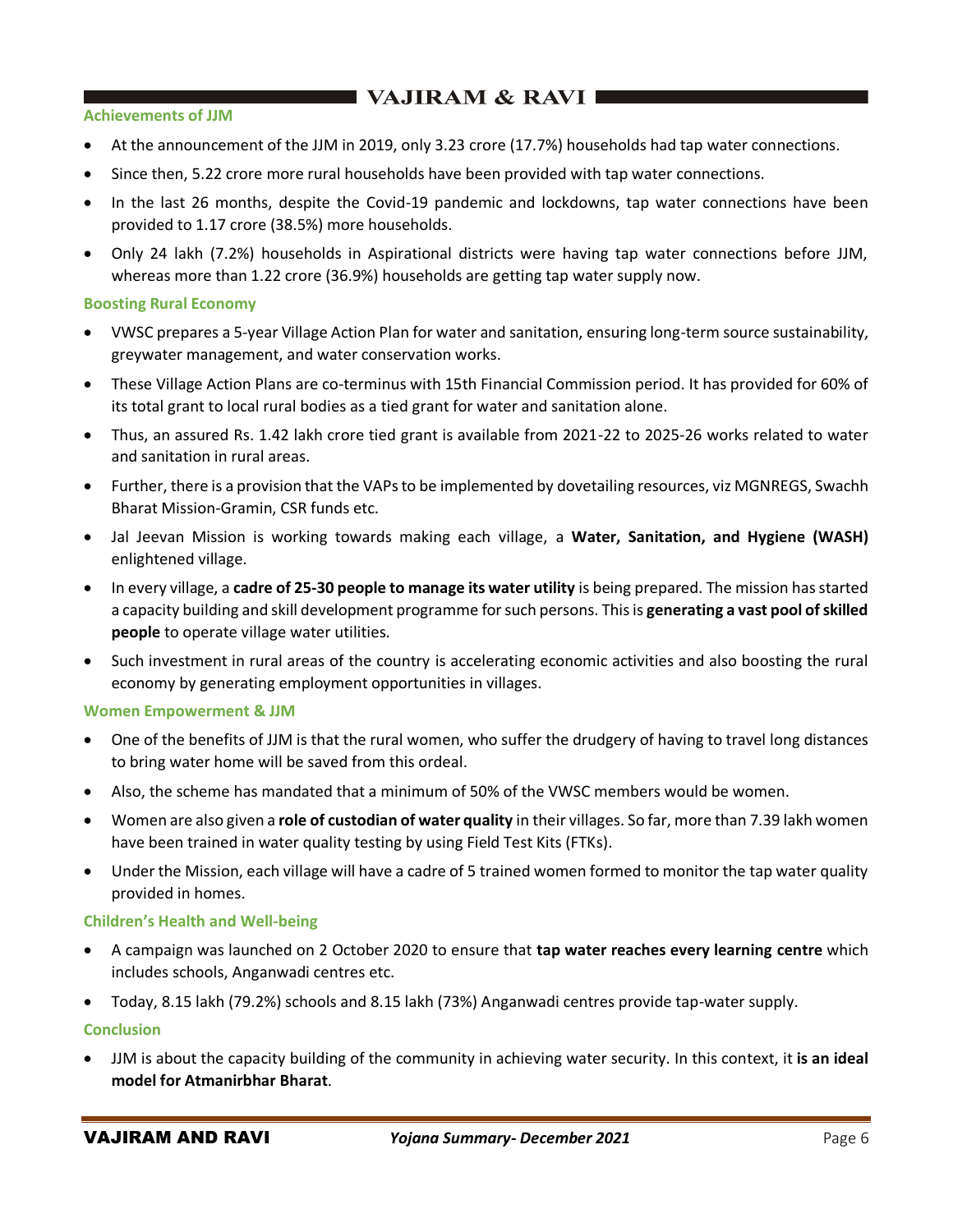# ■ VAJIRAM & RAVI |

• Ensuring that every home has potable tap water supply in an adequate quantity of prescribed quality on a regular and long-term basis, is the cornerstone of Atmanirbhar Bharat.

# **SELF-RELIANCE IN ENERGY SECTOR**

## **Statistics**

- India is the **third largest energy producing and consuming country** in the world.
- The overall energy use is doubled since 2000 due to macroeconomic factors like expanding economy, population, industrialisation etc.
- About 900 million people have already gained access to electricity in the last two decades including a **record of 100 million alone in 2018**.
- The per capita electricity consumption in India is only one-third of the global average.

### **Various Initiatives Taken By Government**

- The Government of India along with the State governments have implemented various schemes to boost energy sector, especially renewables.
- These schemes are especially designed in meeting the desired goals **based on the five principles** (5-I) '*Intent, Inclusion, Investment, Infrastructure & Innovation'*.
- **1. Renewable Energy Initiatives**
- Solar Energy For the advancement of solar energy **'Rooftop Solar Energy'** is introduced. Under this scheme:
	- $\checkmark$  Subsidy upto 40% of benchmark cost is provided for Rooftop Solar plants upto 3 kW capacity.
	- $\checkmark$  20% subsidy provided for Rooftop Solar plants of capacity beyond 3 kW and upto 10 kW.
	- $\checkmark$  Online platform SPIN developed for expediting project approval, report submission & monitoring progress.
- India has also introduced **'PM-KUSUM'**



- **and 'AJAY'** in achieving sustainable development. India has witnessed a significant rise in production of electricity from solar energy - *50.10 billion units in 2019-20 from 1.65 billion units in 2012-13*.
- **Wind Energy** Among all the renewable resources, **wind energy contributes 40.8%** as per MNRE Report 2021. wind power production has increased from *10.9 capacity GW in 2009 to 30.37 capacity GW in 2020*.
- **Biogas** The Government promotes various schemes for biogas production, including the **'New National Biogas and Organic Manure Programme**' (NNBOMP) and **'Biogas-based Power Generation and Thermal Energy Application Programme'.**
	- ✓ These schemes **contribute around 10170 MW of electricity** across India. It is proposed to set up 5,000 compressed biogas plats across India by 2023.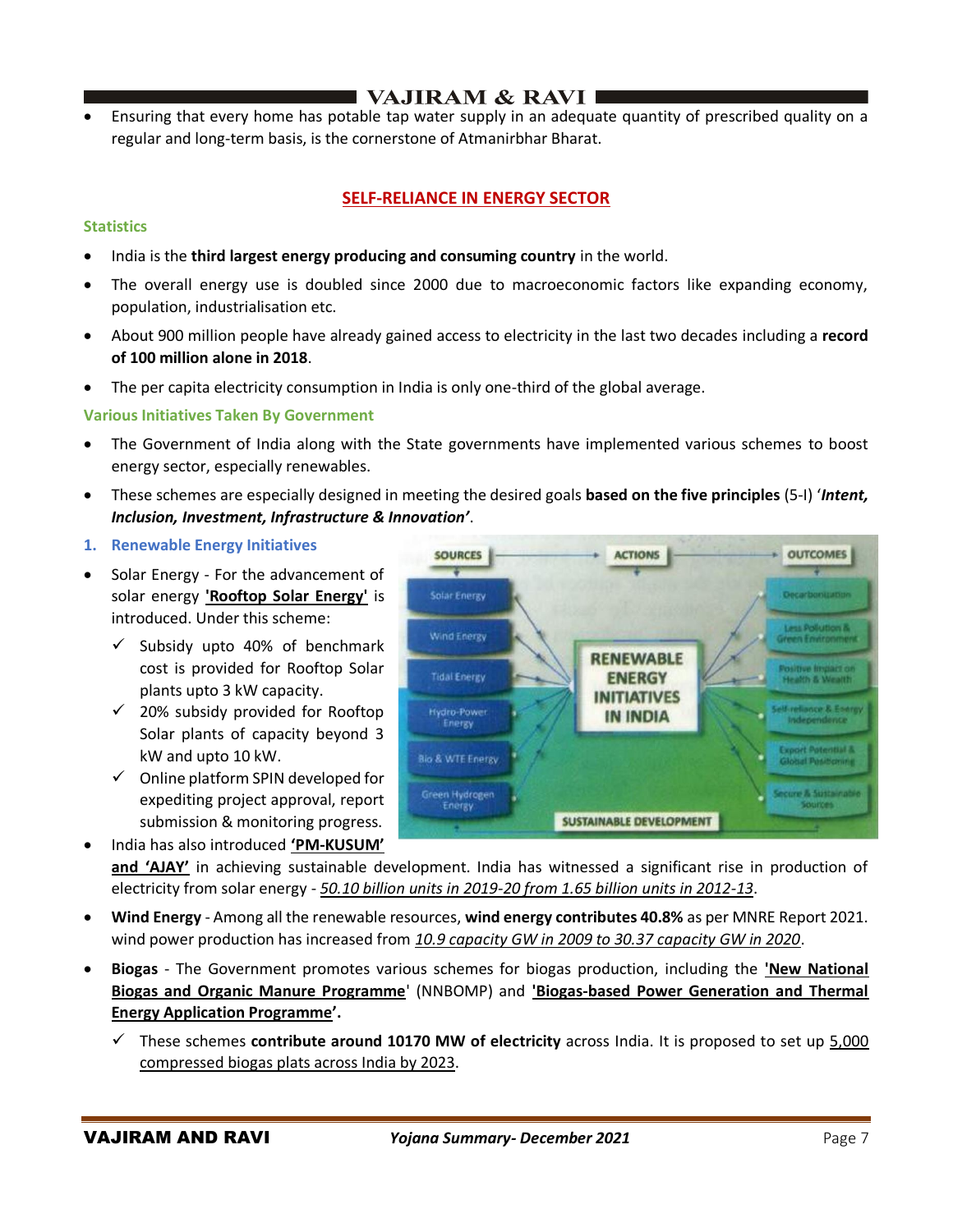# $\blacksquare$  VAJIRAM & RAVI  $\blacksquare$

### **2. National Hydrogen Mission**

- National Hydrogen Mission was announced in August 2021 to produce **carbon-free fuels from renewable resources** and to **make India a global hub of production** as well as export of green hydrogen.
- The ultimate aim is to attain self-reliance in energy production and to achieve the set target by 2047 so as to celebrate the 100 years of independence.
- To achieve this target, a **Pan-India network of CNG and piped-natural gas is laid out**. This mission will bring drastic changes in the energy sector and will contribute in **gas-based cleaner economy**.
- Based on the mission objectives, it is expected that 25% of the world's energy needs will be made by India by 2050 and that will help India in becoming 10 trillion dollars addressable market.
- Hydrogen production and its storage are very much dependent on technology and innovation. Hence, it will lead to technological innovation also.

#### **Green Hydrogen**

- Hydrogen is produced by splitting water into hydrogen and oxygen, through proton exchange membrane electrolysis. It is also produced by steam methane reforming which utilises fossil fuels.
- To make cleaner and greener environment, it is decided to **produce green hydrogen** through renewable electricity and electrolysis which is expected to be achieved by 2050.

 **Green Hydrogen** is produced by the electrolysis of water using an **electric current generated by a renewable source** (Solar PV, Wind energy etc.).

• The Government has proposed to extract ethanol from sugarcane and other bio-elements in helping production of cleaner energy.

#### **SDGs and Renewable Energy**

- It is found that out of 17 SDGs, five SDGs are highly linked on a scale of 3, and three SDGs are moderately associated on a scale of 2. Similarly, four SDGs are least linked with renewable energy but the remaining **five SDGs are not directly connected**.
- So, it is found that the SDGs can be better achieved through advancement in renewable energy sector.

#### **Sectoral Overview**

- The Ministry of New and Renewable Energy has set a target to attain the capacity of 227 GW by 2022, including 114 GW from solar, 67 GW from wind, and other including bio and hydro energy.
- In addition to that, it is proposed to set up 5,000 compressed biogas plants across India by 2023.
- Further, it is estimated that 49% of total electricity will be generated by renewable energy to be achieved by 2040.
- The Government has made plan to increase the renewable electricity capacity to 175 GW by 2022 and to 450 GW by 2030.

**SDGs and Renewable Energy Linkage** 

| <b>SDG</b>       | <b>Thrust /Focus Area</b><br>of SDG         | Degree of<br>Linkage:<br>SDG &<br>Renewable<br>Energy |
|------------------|---------------------------------------------|-------------------------------------------------------|
| SDG1             | No poverty                                  | $\Omega$                                              |
| SDG <sub>2</sub> | Zero hunger                                 | $\overline{2}$                                        |
| SDG <sub>3</sub> | Good health and well-<br>being              | Ŧ                                                     |
| SDG4             | Quality education                           | $\Omega$                                              |
| SDG <sub>5</sub> | Gender equality                             | $\Omega$                                              |
| SDG6             | Clean water and<br>sanitation               | 1                                                     |
| SDG 7            | Affordable and clean<br>energy              | $\overline{\mathbf{3}}$                               |
| SDG 8            | Decent work and<br>economic growth          | 1                                                     |
| SDG9             | Industry, innovation<br>and infrastructure  | $\overline{2}$                                        |
| <b>SDG 10</b>    | Reduced inequalities                        | $\odot$                                               |
| SDG 11           | Sustainable cities and<br>communities       | $\overline{2}$                                        |
| <b>SDG 12</b>    | Responsible consump-<br>tion and production | 3                                                     |
| <b>SDG 13</b>    | Climate action                              | 3                                                     |
| <b>SDG 14</b>    | Life below water                            | $\overline{3}$                                        |
| <b>SDG 15</b>    | Life on land                                | 3                                                     |
| <b>SDG 16</b>    | Peace, justice and<br>strong institutions   | $\Omega$                                              |
| <b>SDG17</b>     | Partnership for the<br>goals                | 1                                                     |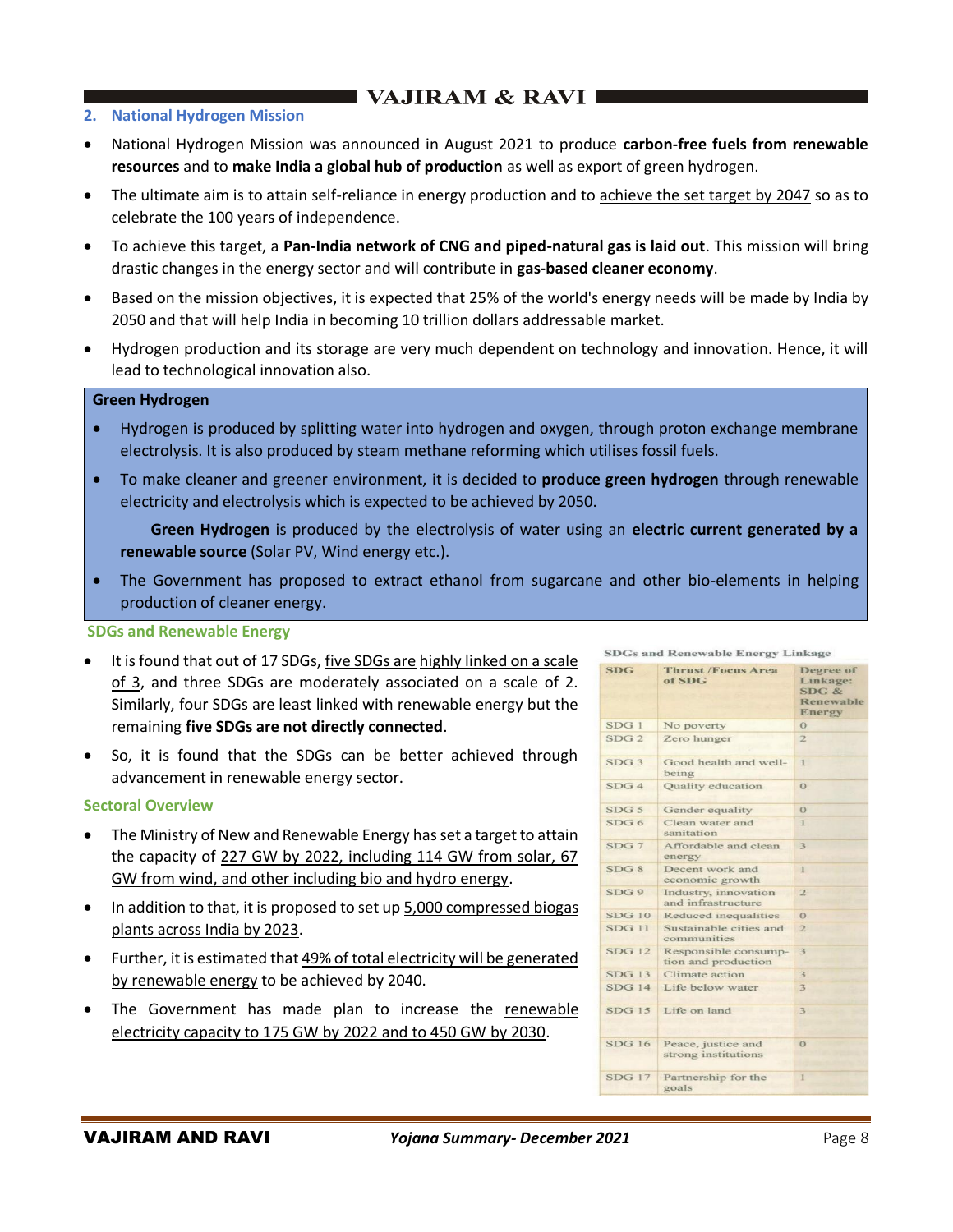# **THE VAJIRAM & RAVI E**

### **Challenges**

- The major challenges are affordability for consumers, financial stability for DISCOMS, integration issues, gaps or barriers in regulatory and market frameworks, uncertain cost-benefit outcomes, issues in power system flexibility etc.
- It is found that the penetration of renewable energy is highly variable and skewed among the Indian States.
- States like Tamil Nadu, Rajasthan, Gujarat, Karnataka, Andhra Pradesh, Madhya Pradesh, Maharashtra, Telangana, Punjab, and Kerala contribute to renewable energy more than the national average (8.2%). Ten States of India contribute 97% of total solar and wind energy.

# **RECHARGING ECONOMY**

### **Graded Approach Taken To Recharge The Economy**

- The first phase of lockdown started on 24 March 2020, imperative with the objective of **aiming for a balance between the economy and health of the country**.
- On 12 May 2020, Govt came out with a *comprehensive all-inclusive stimulus package* which is called *'Atmanirbhar Bharat Abhiyaan'*.
	- $\checkmark$  It was a phase wise programme focussed on five pillars Indian Economy; Infrastructure in the country; System; Vibrant Demography; Demand.
	- $\checkmark$  This package containing special economic provisions was aimed to provide assistance upto Rs 20 lakh
	- crore. This is almost equivalent to 10% of the country's GDP.
- Specific focus under the Atmanirbhar Bharat Yojana includes:
	- o Businesses including MSMEs
	- o Poor, including migrants and farmer
	- o Agriculture
	- o New Horizons of Growth
	- o Government Reforms and Enablers

### **Support To MSMEs**

- This was aimed at providing **Rs 3 lakh crore worth liquidity** for businesses and MSMEs in the form of working capital at **concessional interest rates**. The businesses will not have to provide any collateral to avail such funding.
- The promoters of the MSMEs which are facing financial distress will be given **loans upto Rs 20,000 crore**.

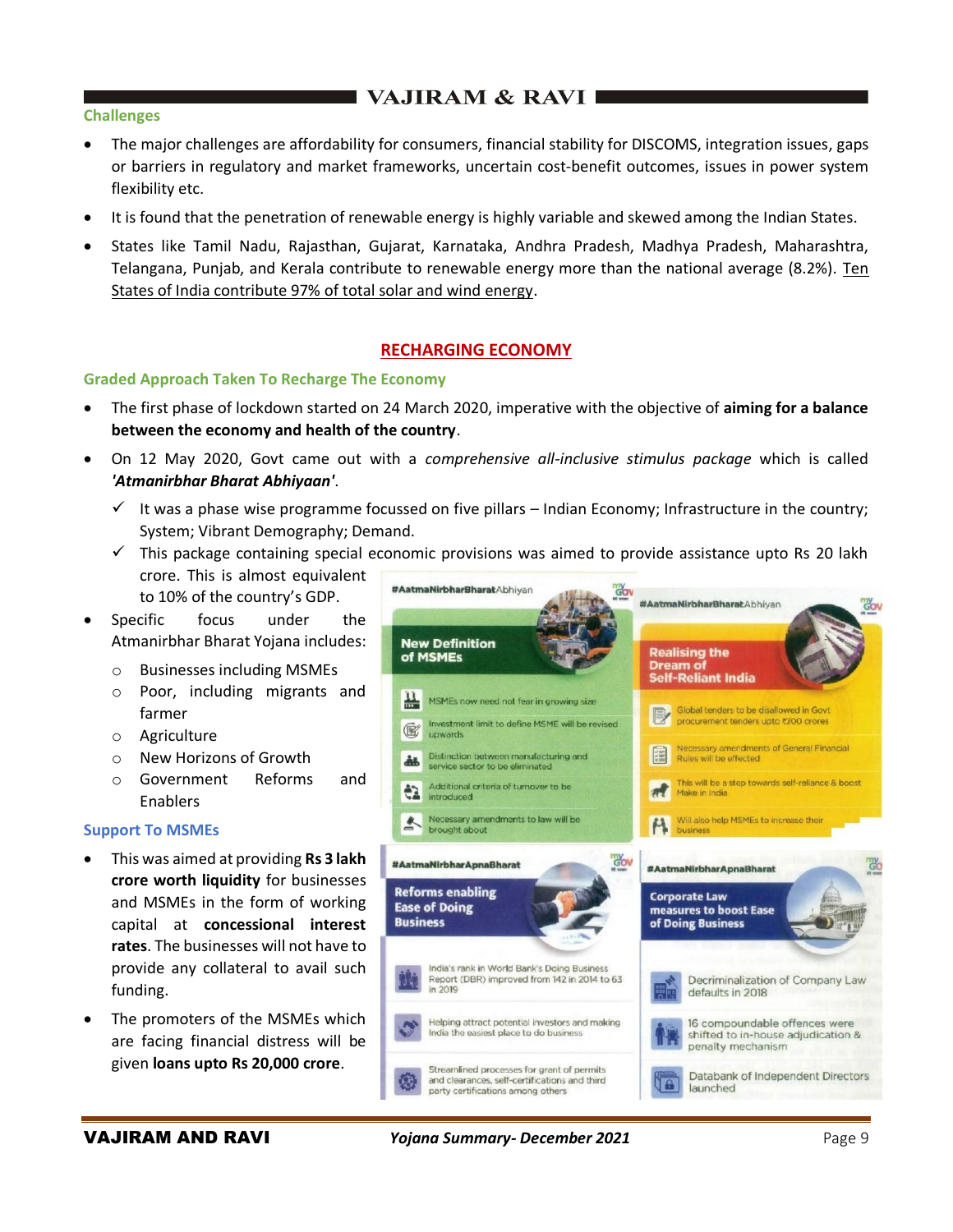# $\blacksquare$  VAJIRAM & RAVI  $\blacksquare$

• In addition to this, such evolving enterprises will be encouraged to be enlisted on exchanges and a **Fund of Funds would be established to provide equity infusion of roughly Rs 50,000 crore**.

## **Support to Non-banking And Other Financial Institutes**

- Under this package, a special scheme focusing on the liquidity needs was taken into consideration wherein Govt provides **assistance upto Rs 30,000 crore** by **investing it into various debt instruments o**f such funding bodies in the primary market and secondary market.
- Such entities having low credit ratings are given special consideration through a partial credit guarantee scheme to infuse liquidity to 45,000 crores.

#### **Tax-related Measures**

- A **reduction of upto a quarter in the existing rates** of TDS was extended.
- The government decided to swiftly release the pending tax refunds of all the concerned parties.

### **Support to Migrants, Farmers, And Poor**

- The State governments were directed to **utilise funds under State Disaster Responses Fund** along with **central government's contribution to the tune of Rs 11,000 crores** for providing food, shelter, and water to the migrants.
- Higher loan disbursement, the extended moratorium on loans, refinancing of loans, sanctioning of Kisan Credit cards were a few of the supportive measures for the agricultural sector.

### **Reforms Related to Ease of Doing Business**

- Sustained reforms related to doing business smoothly in India has uplifted its global ranking to 63 in 2019 from 142 in 2014.
- This included streamlining processes such as self-certification, granting of permits and clearance, and thirdparty certification among others.

### **Insolvency and Bankruptcy Code (IBC)-related Measures**

- For providing protection to MSMEs, the minimum threshold was *raised to Rs 1 crore* from the earlier 1 lakh to start the proceeding for insolvency.
- Central Government has been given the power to **exclude debt related to the pandemic from the definition of 'default'** for the purpose of initiating insolvency proceedings.

### **REVIVING MSMEs**

In India's GDP, the contribution of agriculture is 15%, manufacturing is 31 %, and 54% is catered by the service sector. India is **ranked third in the world** in terms **of Purchasing Power Parity** (PPP) GDP, with \$8.9 trillion.

### **MSME Sector in India**

- The contribution of the MSME Sector is **31% to the overall GDP**, out of which 6.1 % is from the manufacturing sector and the rest from the trade and service sector.
- Its contribution to manufacturing output is around 35% while contribution to total export is 48%.
- The sector **employs 11.75 crores** people which constitutes 40% of the workforce in India.
- Unfortunately, only **14% of MSMEs have a formal source of finance**.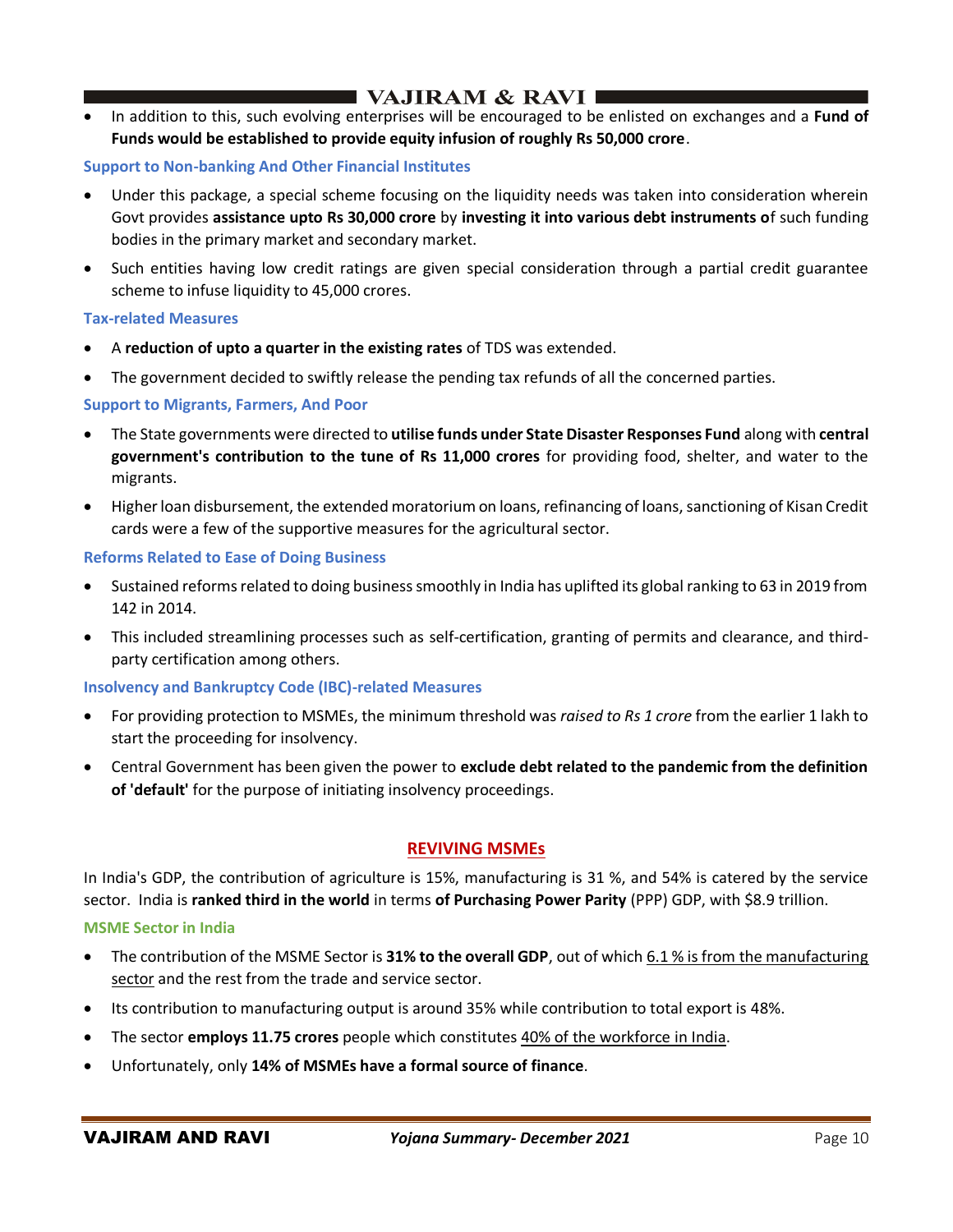# I VAJIRAM & RAVI I

#### **Various Steps Taken To Revive MSME**

- **1. Changed criteria for the categorisation of MSMEs (with effect since 2020)**
- A micro-enterprise, defined as an investment in Plant and Machinery or Equipment of less than one crore rupees and revenue of less than five crore rupees.
- A small firm with an investment in Plant and Machinery or Equipment of less than ten crore rupees and revenue of less than fifty crore rupees.
- A medium-sized firm, with an investment in Plant and Machinery or Equipment of no more than fifty crore rupees and a turnover of no more than two hundred and fifty crore rupees.
- **2. Production-Linked Incentive (PLI) Scheme**
- PLI programme was created to build **national manufacturing champions**, as well as to **promote manufacturing at home** by giving production incentives and encouraging investments from both within and outside the country.
- The minimum output in India because of PLI Schemes is anticipated to be more than USD 500 billion in five years.
- The finance minister declared expenditure of Rs 1.97 lakh crores for the **Production-Linked Incentive (PLI) Schemes for 13 important industries** in the Union Budget 2021-22.
- **3. Startup India Seed Fund Scheme**
- The Startup India Seed Fund Scheme supports companies with proof of concept, prototype development, product testing, market · MSMEs face severe shortage of Equity. entrance, and commercialisation.
- **• Grants of up to Rs 20 lakhs** are provided for the validation of Proof **FOLL Will provide equity funding for MSMEs with growth** of Concept, prototype development, or product testing.

# **4. Other steps**

- MSMEs are offered training under the Skill India programme.
- Every Central Ministry/Department/PSU has to achieve an **overall procurement goal of at least 25%** of total annual **purchases from MSMEs**.

## Rs 50,000 cr. Equity infusion for **MSMEs through Fund of Funds**

- 
- · Fund of Funds with Corpus of Rs 10,000 crores will be set up.
- 
- FoF will be operated through a Mother Fund and few daughter funds
- Fund structure will help leverage Rs 50,000 cr of funds at daughter funds level
- Will help to expand MSME size as well as capacity.
- Will encourage MSMEs to get listed on main board of Stock Exchanges.
- $\checkmark$  In the fiscal year 2020-21, the Government of India purchased products worth around Rs 1.25 lakh crores, of which approximately Rs 40000 crores came from the MSE sector.
- **International Cooperation scheme** provides 100% of space rent paid to MSME units, limited to Rs 3 lakhs.
- **Collateral-free loans**for businesses, including MSMEs are also provided under Atmanirbhar Bharat Abhiyaan.

# **WOMEN ENTREPRENEURSHIP**

- Economic empowerment of women is the **most effective way for integrating women into Atmanirbhar Bharat's development goals**.
- A woman entrepreneur is the **one who assumes dominant financial control** (minimum financial interest of 51 per cent of the capital) in an enterprise.
- According to the National Sample Survey, **women entrepreneurs account for only 14% of all enterprises in India**.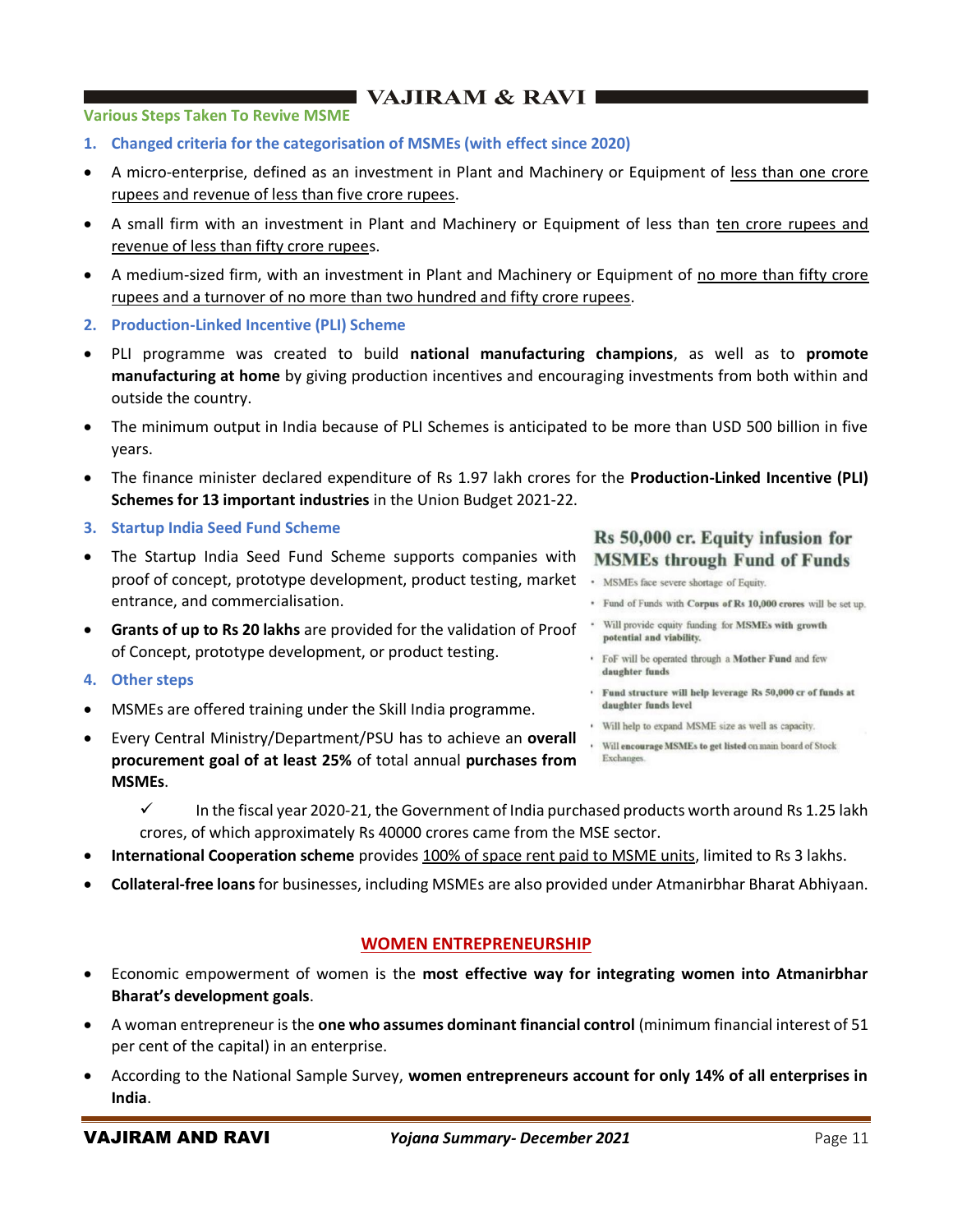# $\blacksquare$  VAJIRAM & RAVI $\blacksquare$

#### **Challenges Faced By Women Entrepreneurs**

- The demands of **balancing work and personal commitment** can put women under a lot of stressful responsibilities
- The women face challenges in getting support from relevant connections. Women have to **work in the maledominant world facing discrimination** and social stigma.
- One of the challenges faced by women entrepreneurs is a *less established business network*, along with societal and traditional constraints.

#### **Government Initiatives**

- **Specific target group**: It was suggested to treat women as a specific target group in all major development programmes of the country.
- Developing new equipment to increase their efficiency and productivity.
- **Marketing assistance** to provide required assistance for marketing the products produced by women entrepreneurs.
- **Women Entrepreneurship Platform** (WEP) It was launched by NITI Aayoga to provide an ecosystem for upcoming young women entrepreneurs across the country. NITI Aayog has partnered with Small Industries Development Bank of India (SIDBI) to implement this initiative.
- **Pradhan Mantri MUDRA Yojana** to support and encourage women entrepreneurs who are looking to start a small business
- **Stree Shakti Loan** A unique scheme run under SBI to support **women entrepreneurship by providing certain concessions**. To avail of the Scheme, women entrepreneurs have to first enrol themselves in the Entrepreneurship Development Programme (EDP)- a training programme initiated to develop entrepreneurial skills.

#### **Conclusion**

- A woman plays multiple roles in life finding it difficult to stay motivated and work hard for her venture ascertaining to the societal taboos she encounters. The government policies and schemes have provided measures to encourage women entrepreneurs.
- The Atmanirbhar Bharat Vision of innovation, self-sufficiency, and enterprise has yet to reach the rural hinterland, where hundreds of millions of women have the potential to reach the next level.

# **POLICE REFORM**

- The 'police' connotes a **system of administration or regulation**, but the word is now generally used to indicate the organised body of civil officers in a place whose particular duty is the preservation of law and order.
- The present Police System in India structurally and functionally owes its existing structure to the various Acts and Enactments promulgated by the colonial rulers.

### **Ancient Period**

- Policing in ancient period in India was intricately concurrent with the institutions of religion, community, and ethics.
- We get glimpses of a city police organisation in Kautilya's Arthashastra. The indigenous Police System in India was organised on the basis of land tenure and also on the collective responsibility of the village community.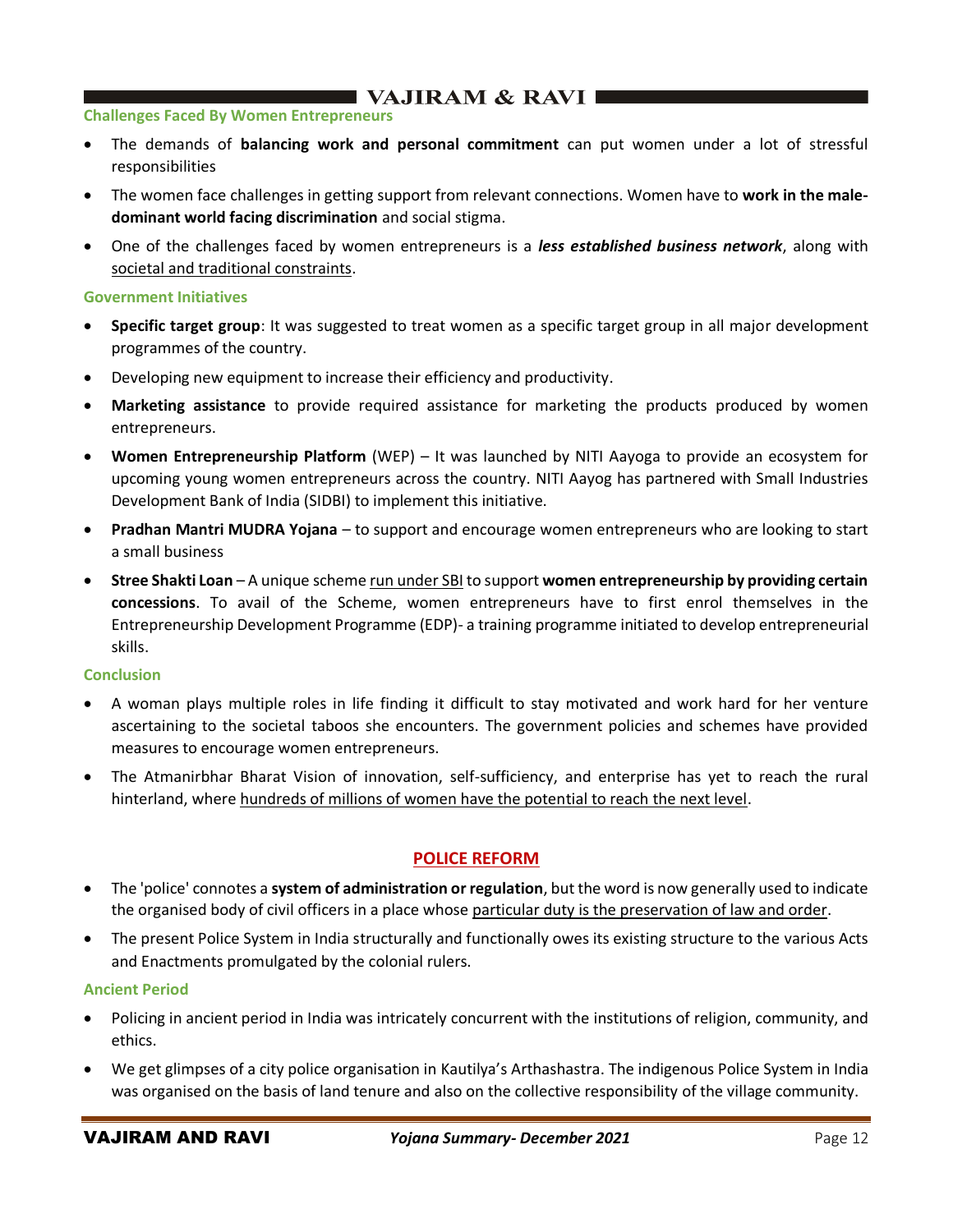# **EXAMPLE VAJIRAM & RAVI**

### **Medieval Period**

- The **centre of power and political activity was the Sultan**. Faujdar, being the head of the criminal justice delivery system at the provincial level, was entrusted to maintain peace and security.
- Kotwal was the magistrate, head of the police, Chowkidar was responsible for the village peace under the local landholder or the village headman.

### **The Colonial Period**

- **Warren Hastings**, in 1772, established criminal courts as a measure to suppress and prevent violent crime.
- In 1792, Lord Cornwallis, took police administration out of the hands of the zamindars and **established in their place a police force** responsible to agents of the Company.
	- $\circ$  Districts were divided into parts and over each, a police official, known as a Darogha, was placed.
	- o The kotwal remained in charge of police administration in the towns.
- It was the great widespread movement against the British rule in 1857 that made the British realise the imperative need for a regularised institution. Also, the excessive dependence on the army was expensive. As a result, a **Police Commission was appointed in 1860**.
- The Commission recommended the **abolition of the military police** and the **establishment of the single uniform civil police force** which would be under the provincial government.
	- o It resulted in the enactment of the Police Act (Act V) of 1861.
- The Police Commission of 1860 established the following principles of police organisation:
	- o civil police were to have their own separate administrative establishment headed by an inspector-general in every province; the inspector general was responsible to the provincial government as the superintendent was to the civilian collector; and the superintendent was to supervise village police.
- In 1892, the **Provincial Civil Service** was created. In 1902**, Lord Curzon constituted another Commission** to look into the functioning of the Police System. The Commission was quite **critical of the functioning of the police** and recommended that **educated Indians be admitted to police organisation at the officer level**.
- In 1902, a new rank was formed especially for Indian officers- Deputy Superintendent of Police, which was although one rank junior to the Superintendent.
- In 1920, **Indians were allowed to enter the higher ranks** of the Police through an entrance exam which was to be held in India as well as in England.
- **Lee Commission** was formed in 1924 through which recruitment shifted in favour of Indians.

### **Special Police Force**

- The twentieth century ushered in a period of renewed and more persistent nationalist agitations throughout the country. As a result, two major striking forces were formed in the Madras Presidency- the Malabar Special Force and the East Coast Special Force.
- They may be called the **harbingers of today's paramilitary forces**.

### **Various Steps Taken By Government To Modernize Police Force In Recent Times**

- 'Police' and 'Public Order' are **State subjects** under the Seventh Schedule of the Constitution of India.
- The Government, in September 2017, approved implementation of umbrella Scheme of "**Modernisation of Police Forces** (MPF)".
- This Scheme has two verticals **Police Modernisation & Security Related Expenditure** (SRE) & includes central sector sub-schemes such as Crime and Criminal Tracking Network and Systems (CCTNS) project and e-Prisons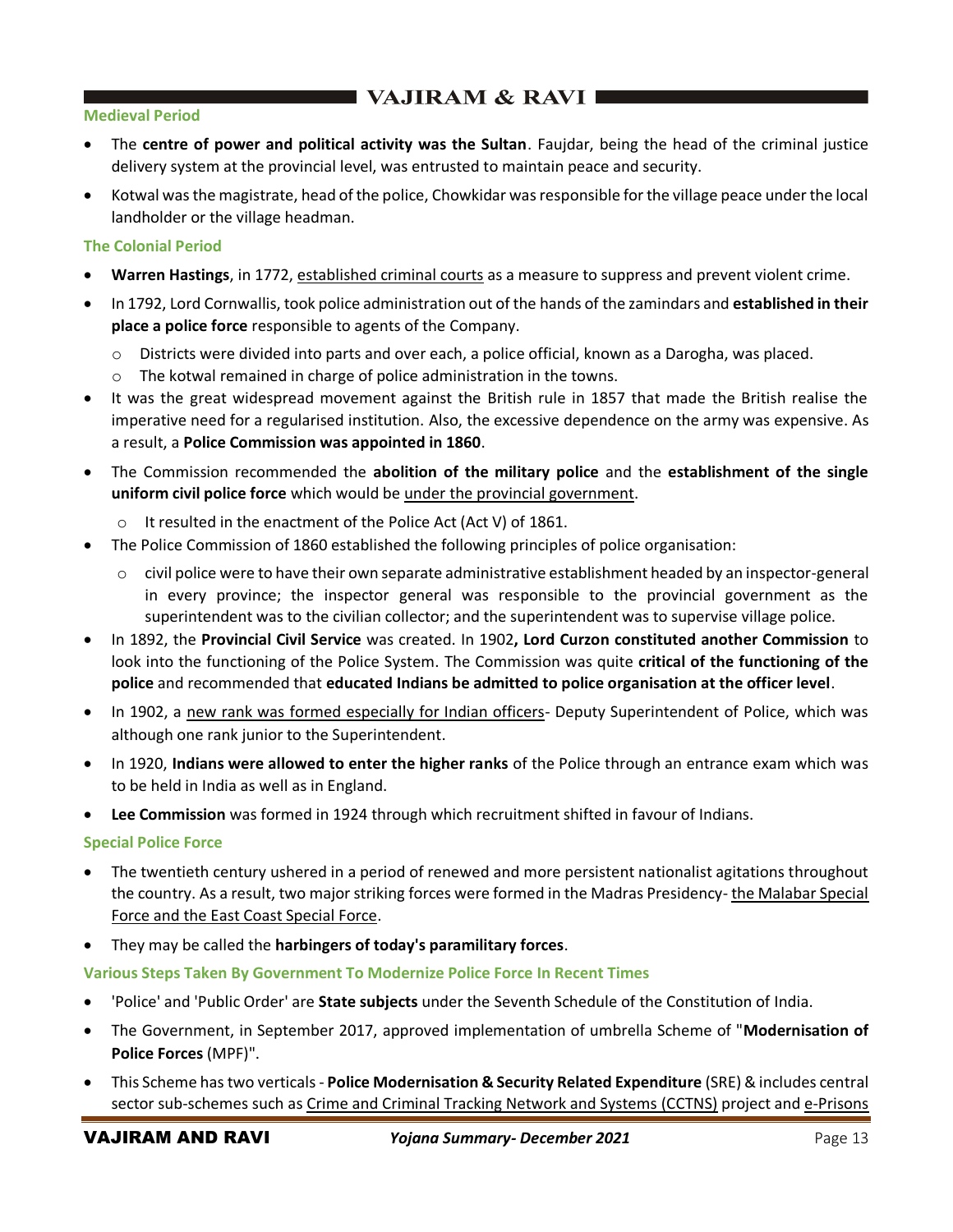# $\blacksquare$  VAJIRAM & RAVI I

project. The Government also implemented **Special Central Assistance (SCA) scheme** to undertake development interventions in LWE districts.

• The second vertical of SRE comprises sub-schemes for J&K, NE States and LWE affected states as well as Special Infrastructure Scheme.

# **MULTI-SECTORAL INITIATIVES**

#### **AMRUT 2.0**

- As a step towards Atmanirbhar Bharat and with the aim of **making the cities 'water secure' and 'selfsustainable'** through circular economy of water, Atal Mission for Rejuvenation and Urban Transformation 2.0 (AMRUT 2.0) has been approved till 2025-26.
- The project shall lead to ease of living by providing piped water supply and sewerage/septage facility to urban households.
- AMRUT 2.0 targets **universal coverage of water supply** by providing household tap connections in all 4378 statutory towns. A 100% coverage of household sewerage/septage management in 500 AMRUT cities is another objective.
- It targets to provide **2.68 crore tap connections** and **2.64 crore sewer/septage connections** to achieve the intended outcomes.

#### **PM Gati Shakti**

- The Cabinet Committee on Economic Affairs (CCEA) has approved **PM Gati Shakti-National Master Plan (NMP)** for providing **Multi-modal Connectivity**.
- It is intended to **break departmental silos** and bring in more holistic and integrated planning and execution of projects with a view to addressing the issues of multi-modal connectivity and last-mile connectivity.
- This will help in **bringing down the logistics cost** and will translate into enormous economic gains to consumers, farmers, and youth as well as those engaged in businesses.

#### **PM MITRA Parks**

- To position India strongly on the global textiles map, the government has approved the **setting up of seven PM MITRA parks** as announced in Union Budget 2021-22.
- PM Mitra is inspired by the **5F vision encompassing** *Farm to fibre; fibre to factory; factory to fashion; and fashion to foreign*.

### **RIVERFRONT DEVELOPMENT: POLICIES & REGULATIONS**

- **Urban Riverfront Planning and Development** (URFD) in India currently focuses on the built environment (construction, landscaping, and beautification) and the potential economic benefits to be derived from these projects.
- There are limited considerations of the social, hydrological environmental, and ecological impacts of these projects as well as impact on the project itself.

### **URFD in India**

• The modern concept of URFD in India has **originated with Sabarmati riverfront development** in Ahmedabad, which involved a grey infrastructure-based development for a stretch of around 10 km.